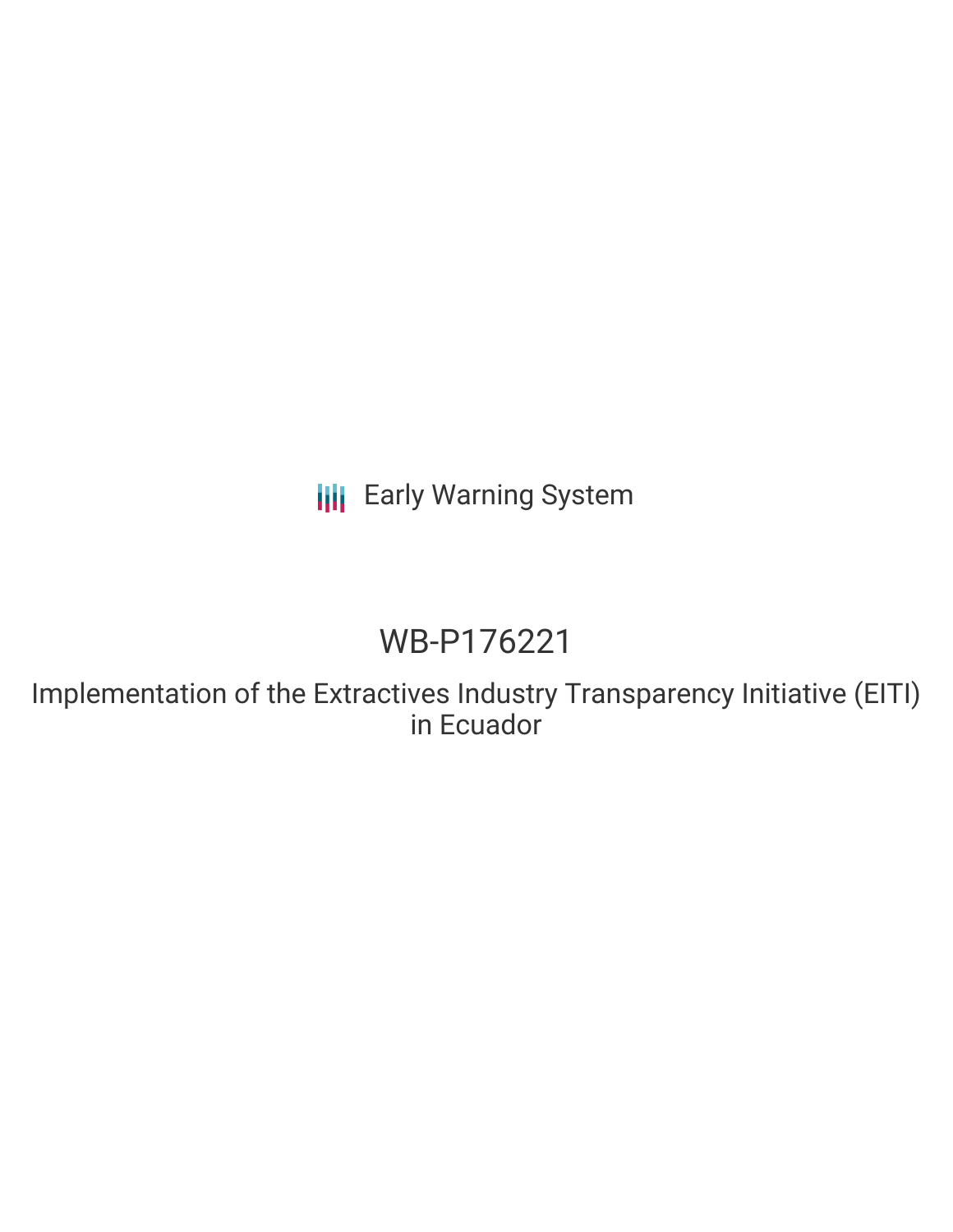

# Ш

## Early Warning System Implementation of the Extractives Industry Transparency Initiative (EITI) in Ecuador

#### **Quick Facts**

| <b>Countries</b>              | Ecuador                                             |
|-------------------------------|-----------------------------------------------------|
| <b>Financial Institutions</b> | World Bank (WB)                                     |
| <b>Status</b>                 | Pipeline                                            |
| <b>Bank Risk Rating</b>       |                                                     |
| <b>Borrower</b>               | Government of Ecuador                               |
| <b>Sectors</b>                | Climate and Environment, Law and Government, Mining |
| Investment Type(s)            | Grant                                               |
| <b>Grant Amount (USD)</b>     | $$0.60$ million                                     |
| <b>Project Cost (USD)</b>     | $$0.60$ million                                     |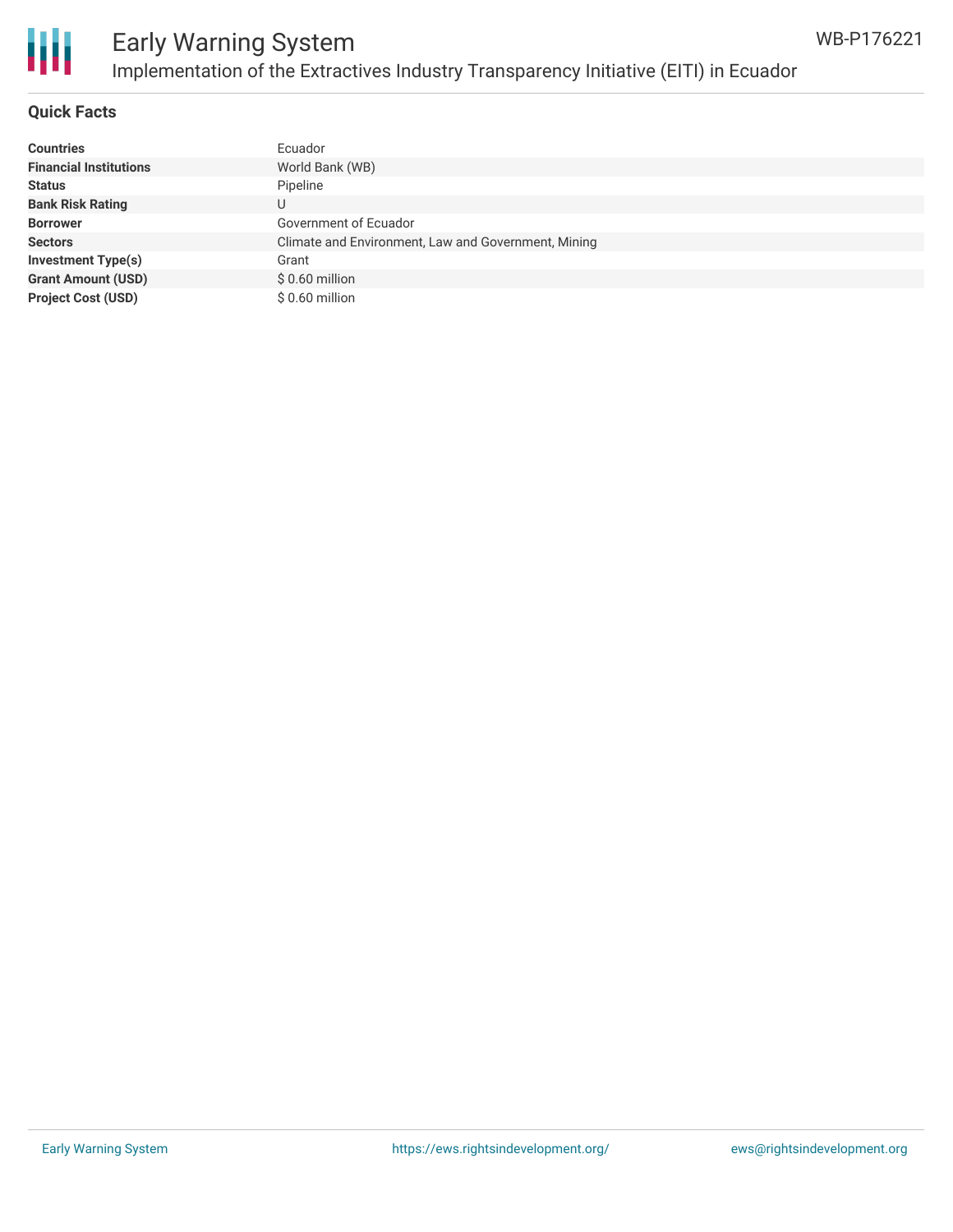



#### **Project Description**

The proposed development objective of this project is to assist the Government of Ecuador in increasing transparency and accountability in the extractives sector by using government information systems for disclosing data and promoting a better understanding of the extractive industries value chain. With this objective, the proposed project is aligned with the commitment of the Ecuadorian Government and its Constitution, which provides for transparency in processes and public management as a fundamental principle of its public administration.

The use of the profits of non-renewable natural resources is an opportunity to contribute to the country's economy as it can promote economic, social, and environmental development at the same time. Considering that mining has the potential to become a key driver of private sector–led growth and a significant source of foreign exchange of fiscal revenues, and that the hydrocarbons industry is still one the main sources of income for the country, the Ministry of Energy and non-renewable natural resources has worked with civil society organizations and extractive companies in order to follow the process of joining the EITI. The EITI has been identified as a key instrument for demonstrating Ecuador's determination to adopt international standards and good practices in its management of extractive industries. A request letter from the Government of Ecuador for support of its implementation of the EITI was received on October 5th, 2020 by the World Bank.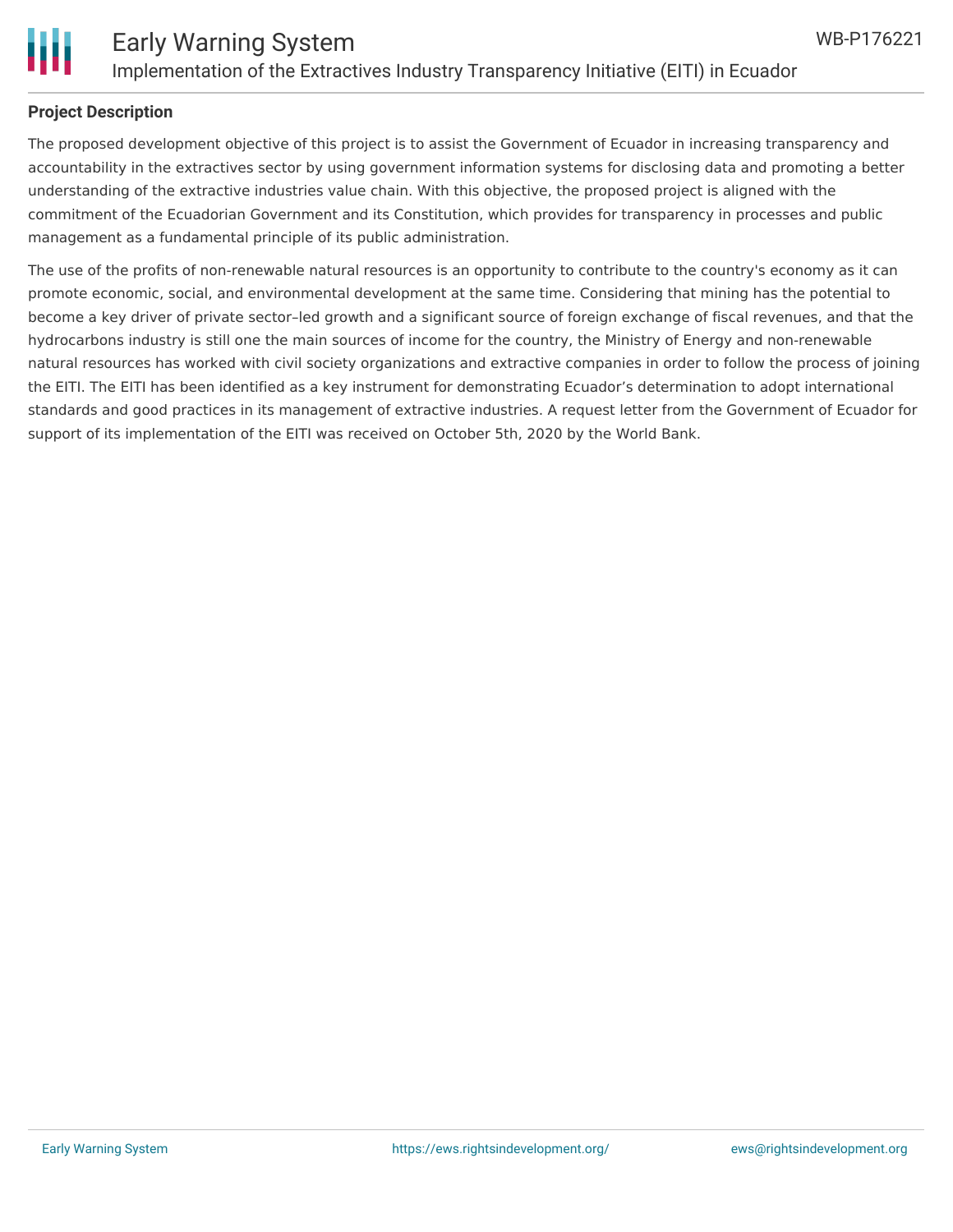

### Early Warning System Implementation of the Extractives Industry Transparency Initiative (EITI) in Ecuador

#### **Investment Description**

World Bank (WB)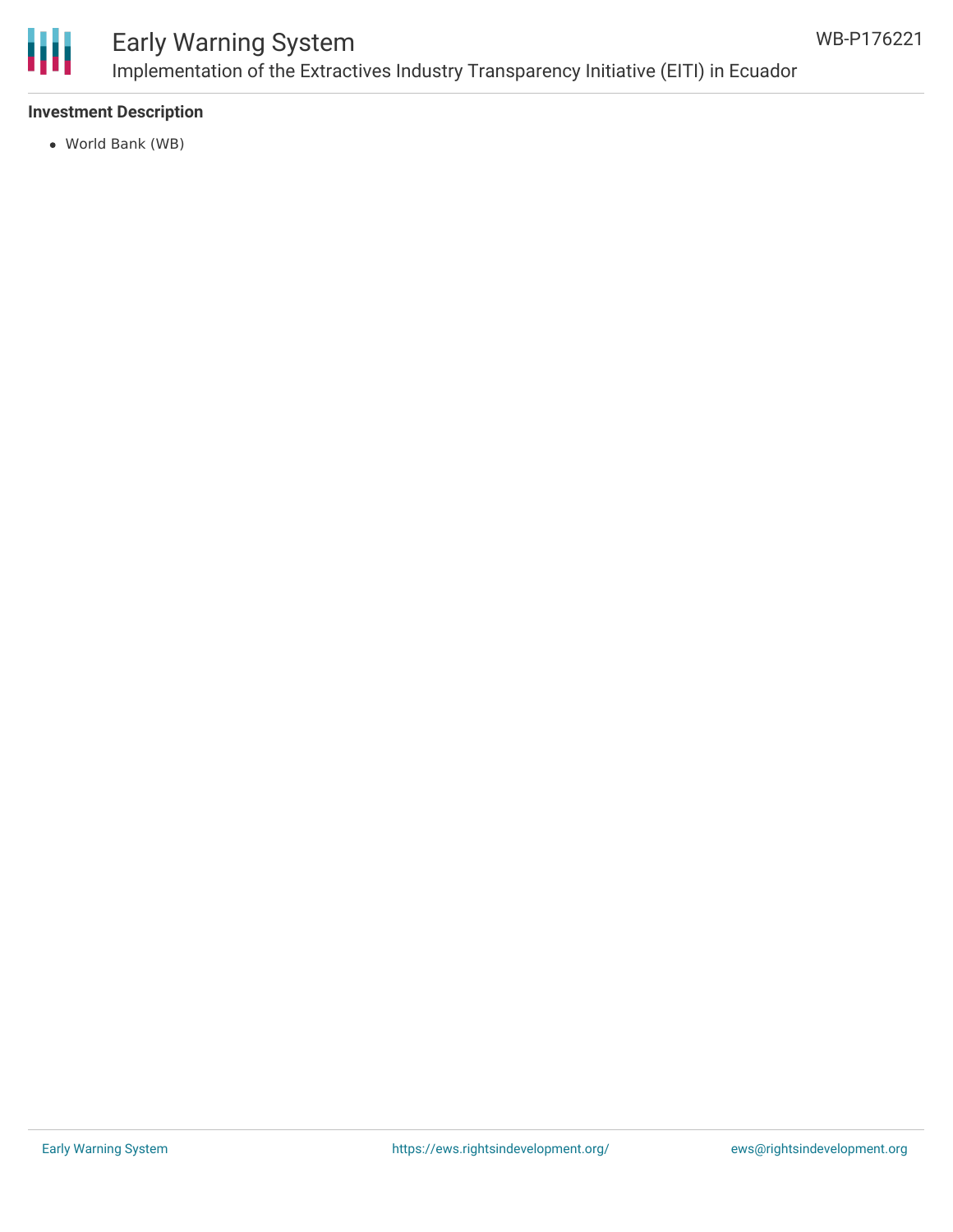

#### **Contact Information**

#### ACCESS TO INFORMATION

To submit an information request for project information, you will have to create an account to access the Access to Information request form. You can learn more about this process at: https://www.worldbank.org/en/access-toinformation/request-submission

#### ACCOUNTABILITY MECHANISM OF THE WORLD BANK

The World Bank Inspection Panel is the independent complaint mechanism and fact-finding body for people who believe they are likely to be, or have been, adversely affected by a World Bank-financed project. If you submit a complaint to the Inspection Panel, they may investigate to assess whether the World Bank is following its own policies and procedures for preventing harm to people or the environment. You can contact the Inspection Panel or submit a complaint by emailing ipanel@worldbank.org. Information on how to file a complaint and a complaint request form are available at: https://www.inspectionpanel.org/how-tofile-complaint